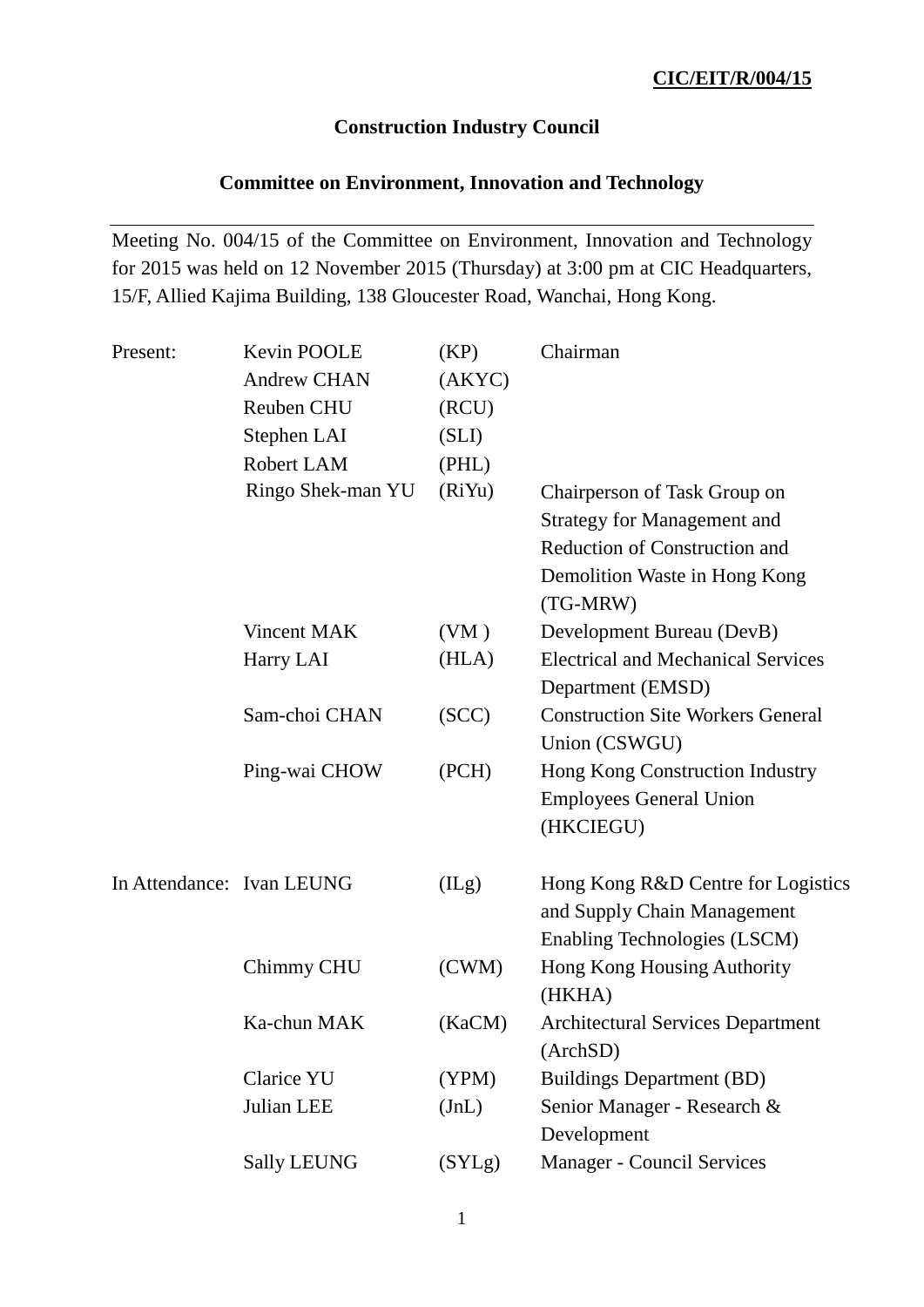### **CIC/EIT/R/004/15**

|            | Angela YUEN<br>Alfred LEUNG<br><b>James WONG</b> | (AaY)<br>(AdLg)<br>(JsW) | <b>Manager - Council Services</b><br><b>Assistant Manager - Council Services</b><br>Assistant Manager - Research &<br>Development                                              |
|------------|--------------------------------------------------|--------------------------|--------------------------------------------------------------------------------------------------------------------------------------------------------------------------------|
| Apologies: | Ada FUNG                                         | (AF)                     | for Permanent Secretary for Transport<br>and Housing (Housing) / Chairperson<br>of Working Group on Roadmap for<br><b>BIM</b> Implementation                                   |
|            | Wai-wah HO                                       | (WWH)                    | Chairperson of Task Force on River<br>Sand Substitutes Research (TF-RSS)                                                                                                       |
|            | <b>Simon WONG</b>                                | (KyW)                    | Chairperson of Task Force on<br>Schematic Design for Application of<br>RFID, GPS and Sensor Technology in<br>Monitoring the Movement of<br><b>Construction Waste (TF-RFID)</b> |
|            | <b>Tony LEE</b>                                  | (TLe)                    | <b>Environmental Protection</b><br>Development (EPD)                                                                                                                           |
|            | Paul CHONG                                       | (PC)                     |                                                                                                                                                                                |
|            | Siu-wai HUI                                      | (SWH)                    | Director of Buildings                                                                                                                                                          |
|            | <b>Christopher LEUNG</b>                         | (KYL)                    |                                                                                                                                                                                |
|            | <b>Thomas NG</b>                                 | (TN)                     | The University of Hong Kong                                                                                                                                                    |
| Presenter: | Priscilla WONG                                   | (PWg)                    | Hong Kong Green Building Council<br>(HKGBC)                                                                                                                                    |
|            | <b>Candy TUNG</b>                                | (CyTg)                   | <b>HKGBC</b>                                                                                                                                                                   |

### **PROGRESS REPORT**

**Action**

## 4.1 **Confirmation of the Progress Report of the Com-EIT Meeting No. 003/15 held on 24 July 2015**

Members took note of Progress Report CIC/EIT/R/003/15 and confirmed the Progress Report of the last meeting held on Thursday, 24 July 2015.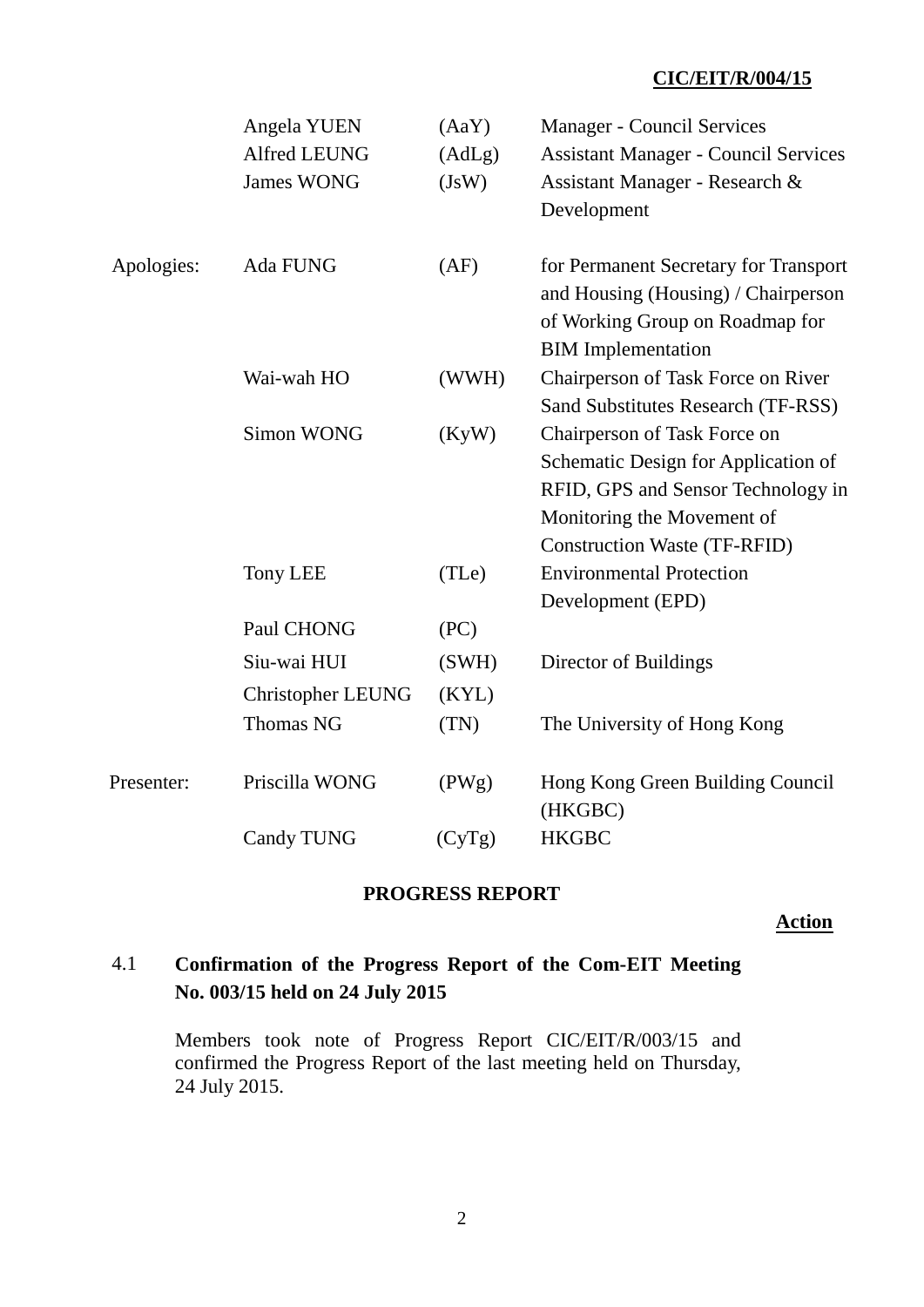### 4.2 **Matter Arising from the Previous Meeting**

SYLg updated the following 2 matters:

- Agenda item 3.8 The tender for the Survey on the Potential Utilization of Prefabrication Yard in Hong Kong had commenced. Tender would target to be awarded in early 2016.
- Agenda item 3.9 Regarding the possibility to conduct a research study on alternative materials for plumbing water pipes, Members were informed that three different investigating committees were set up already to work with the Lead in water. After deliberations, Members agreed that there is no urgency for the Committee to conduct a study at this stage.

## 4.3 **Progress Update on the Task Force on Schematic Design for Application of RFID, GPS and Sensor Technology in Monitoring the Movement of Construction Waste**

ILg from LSCM updated Members on the progress of the Task Force. ILg reported that the MTRC sites were no longer available since October 2015. Moreover, it is known that Civil Engineering and Development Department (CEDD) would conduct a Phase 1 Pilot ILg & SCC Scheme which involved installation of GPS on dump trucks to monitor the movement of construction waste. A Task Force Meeting would be held soon to discuss a way forward for the Task Force.

# 4.4 **Progress Update of the Task Group on Strategy for Management and Reduction of Construction & Demolition (C&D) Waste in Hong Kong (TG-MRW)**

SYLg briefed Members on the paper CIC/EIT/P/015/15 regarding "Progress update of the Task Group on Strategy for Management and Reduction of Construction & Demolition (C&D) Waste in Hong Kong" (TG-MRW).

The Task Group was chaired by RY with nine Members from DevB, HKHA, CEDD, EPD, HKGBC, The Hong Kong Institution of Engineers (HKIE), The Hong Kong Institute of Surveyors (HKIS),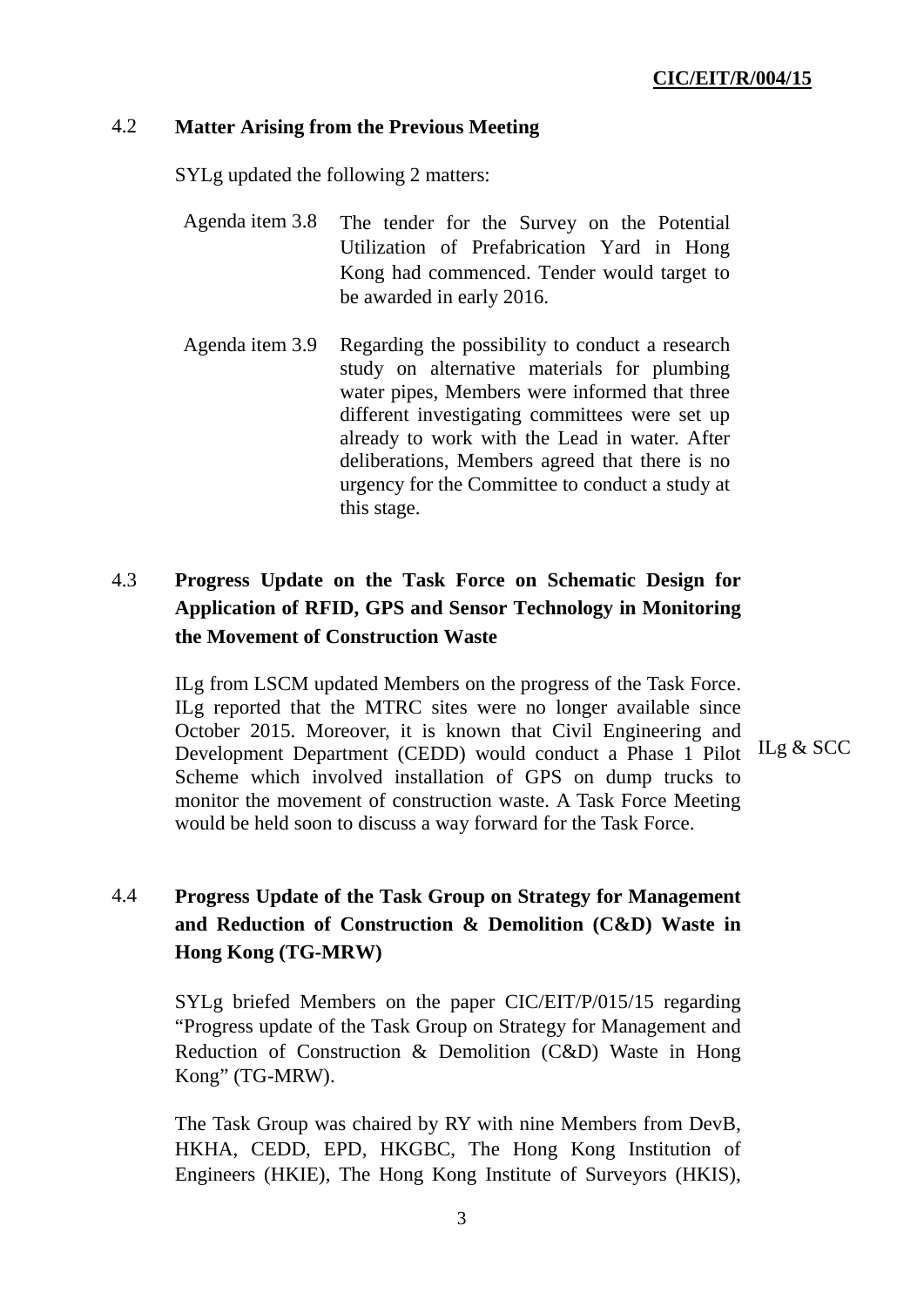The Hong Kong Institute of Architects (HKIA) and Hong Kong Construction Association (HKCA) respectively.

Two Task Group meetings were held on  $9<sup>th</sup>$  September and  $26<sup>th</sup>$ October 2015 respectively.

An informal meeting with EPD was arranged at the South East New Territories (SENT) Landfill on  $5<sup>th</sup>$  October 2015 with the presence of Task Group Chairperson, DevB representative and CIC Secretariat.

The Task Group suggested engaging a Consultant to carry out Consultancy Services on Strategy for Management and Reduction of Construction & Demolition Waste in Hong Kong. Members recommended two implementation stages. Stage One would be a general review and feasibility study from external Consultant, while Stage Two would be followed subject to the proposals and recommendations from Stage One study.

After deliberations, Members of Com-EIT supported the recommendations from Members of the Task Group and also endorsed updated terms of reference and composition of the Task Group.

Members took note of the progress of the TG-MRW.

## 4.5 **Assignment Brief of the Consultancy Services on Strategy for Management and Reduction of Construction & Demolition (C&D) Waste in Hong Kong**

SYLg briefed Members on the paper CIC/EIT/P/016/15 regarding "Assignment Brief of the Consultancy Services on Strategy for Management and Reduction of Construction & Demolition (C&D) Waste in Hong Kong".

SYLg briefed Members the objectives, scope of work, timeline and deliverables for the draft Assignment Brief. The Budget for the future Consultancy Services was presented as well.

The weighting ratio of technical to fee proposal ratio would be 7:3.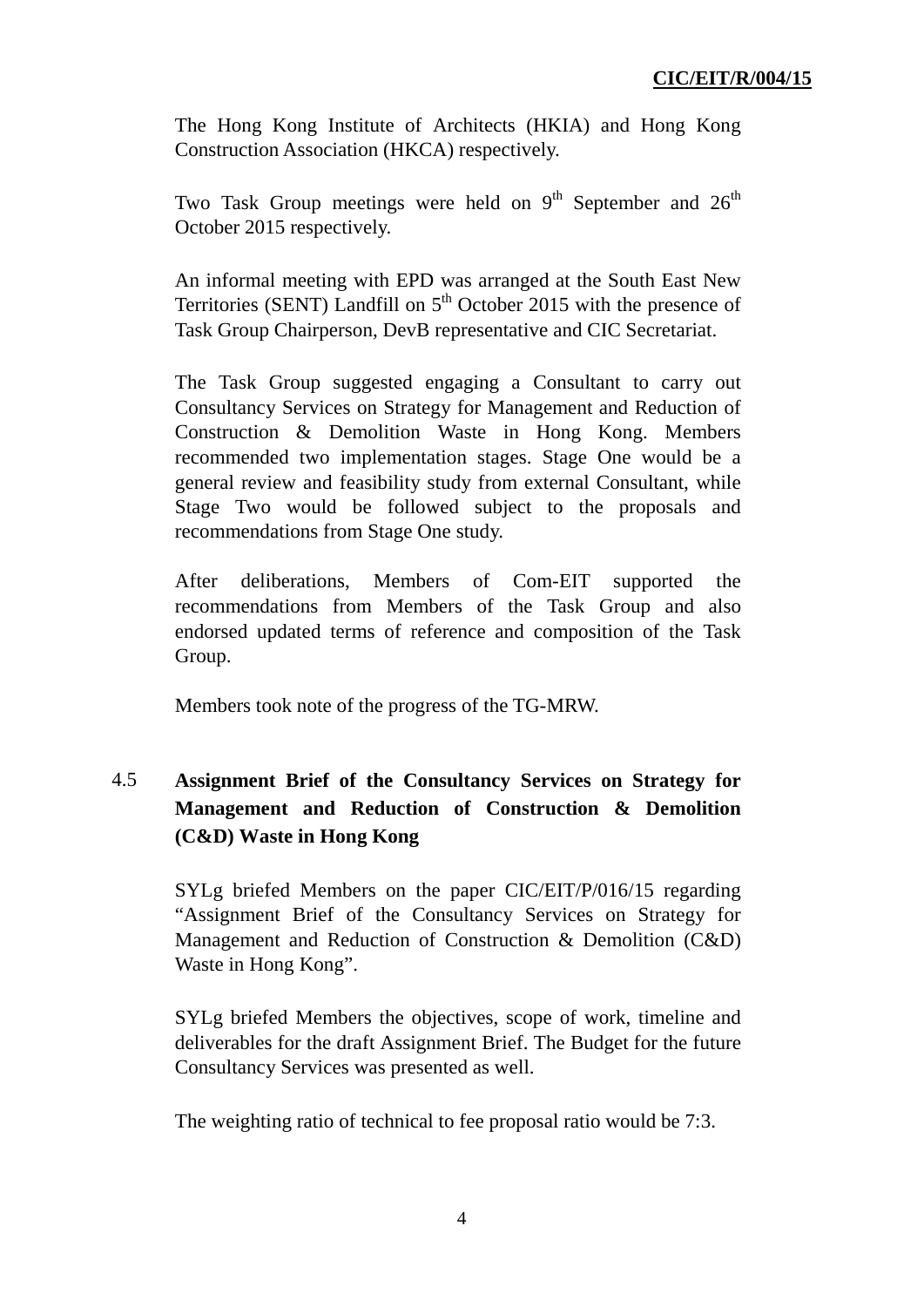Members discussed and endorsed the Assignment Brief of the Consultancy Services on Strategy for Management and Reduction of C&D Waste in Hong Kong. CIC Secretariat would follow up the tender documents accordingly. CIC Secretariat

*(JnL and JW joined the meeting at 3:50pm)*

#### 4.6 **Tentative Work Plan and Budget for Year 2016**

SYLg briefed Members on the paper CIC/EIT/P/017/15 regarding "Tentative Work Plan and Budget for Year 2016". The key tasks in 2016 were as follows:

- Implementation of BIM in the industry (such as BIM professional accreditation scheme in Hong Kong, review on the Roadmap for BIM, new BIM training courses, etc);
- Research on River Sand Substitutes (Phase 2) completion and dissemination seminar;
- Survey on the Potential Utilization of Prefabrication Yard in Hong Kong;
- Consultancy Services on Strategy for Management and Reduction of C&D Waste in HK;
- Carbon Labelling Scheme; and
- Construction-related Research and Development

After deliberations, Members discussed and endorsed the tentative work plan and budget for Year 2016.

*(See items 4.8 to 4.9 which were reported before item 4.7)*

#### 4.7 **Tentative Meeting Schedule for Year 2016**

SYLg briefed Members on the Paper CIC/EIT/P/018/15 on the "Tentative Meeting Schedule for Year 2016". Members took note of the tentative Meeting Schedule for Year 2016 for Com-EIT.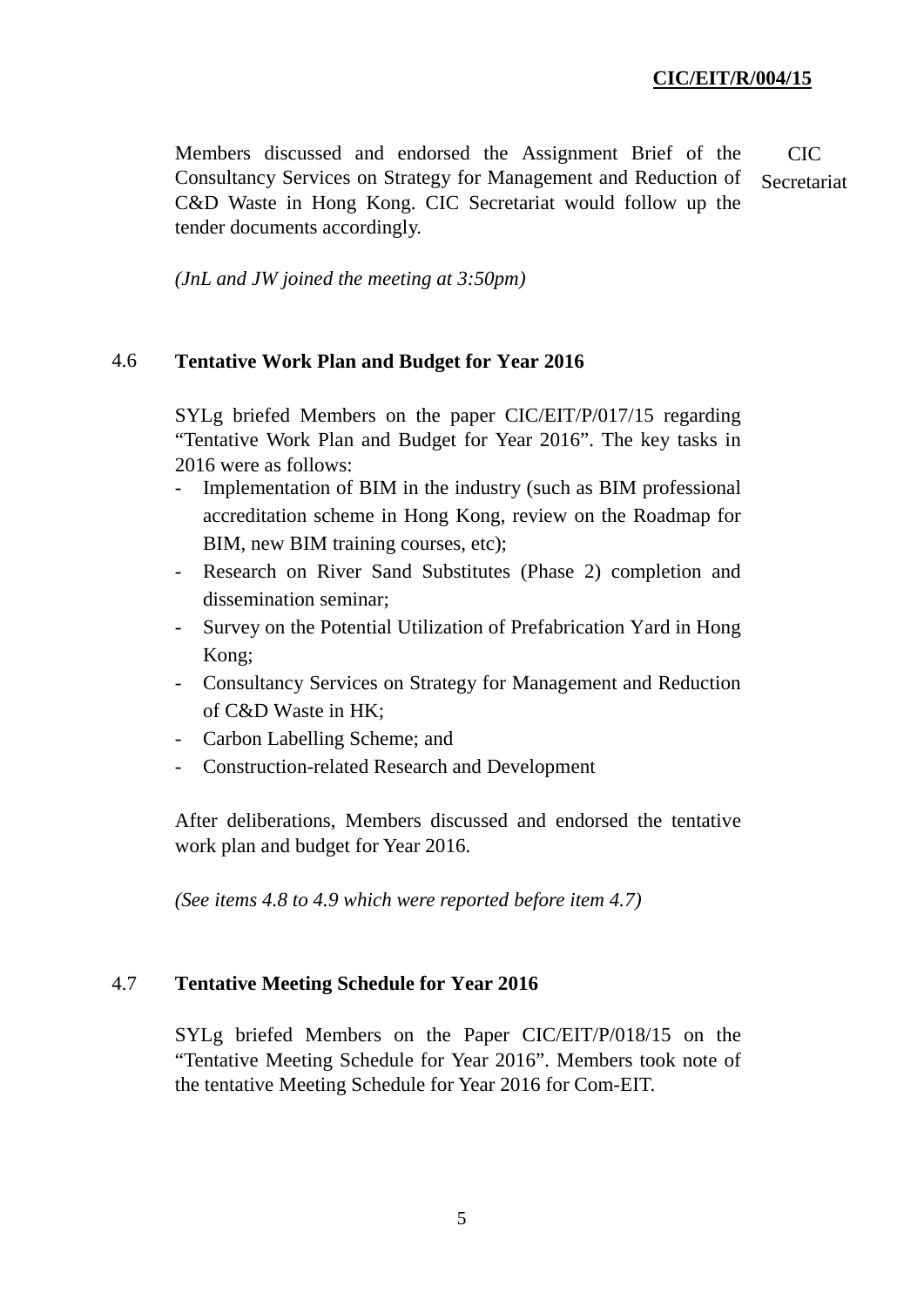#### 4.8 **Update progress on:**

- **(i) Carbon labelling scheme**
- **(ii) Research projects related to Com-EIT**
- **(iii) Building Information Modelling (BIM)**

Members took note on the following progress.

- *(i) Carbon labelling scheme*  Research on framework development was made for extra 10 carbon-intensive materials; 15 construction products had been certified and promotional work would continue. *(ii) Research projects*
- 29 research projects were granted by CIC Research Fund to various Research Institutions;

The second issue of the Research Journal ICON was released.

*(iii) Building Information Modelling (BIM)* 

Consultancy Services on the Preparation of BIM to Facilitate Submission of General Building Plan (GBP) (Phase One) was awarded;

The renovation work for BIM Innovation and Development Centre was close to completion.

*(JnL and JW left the meeting at 4:15pm)*

#### 4.9 **HKGBC initiatives**

*(PWg and CyTg joined the meeting at 4:10pm)*

Members took note on the latest initiatives from HKGBC, such as HK3030 Campaign, Energy Saving Tool, Green Initiatives, etc. After deliberations, Members agreed to invite HKGBC to have more regular progress update for the upcoming years. CIC Secretariat would follow up accordingly. CIC Secretariat

#### 4.10 **Any Other Business**

The Chairman reported that Mr. Alfred Leung, Assistant Manager of